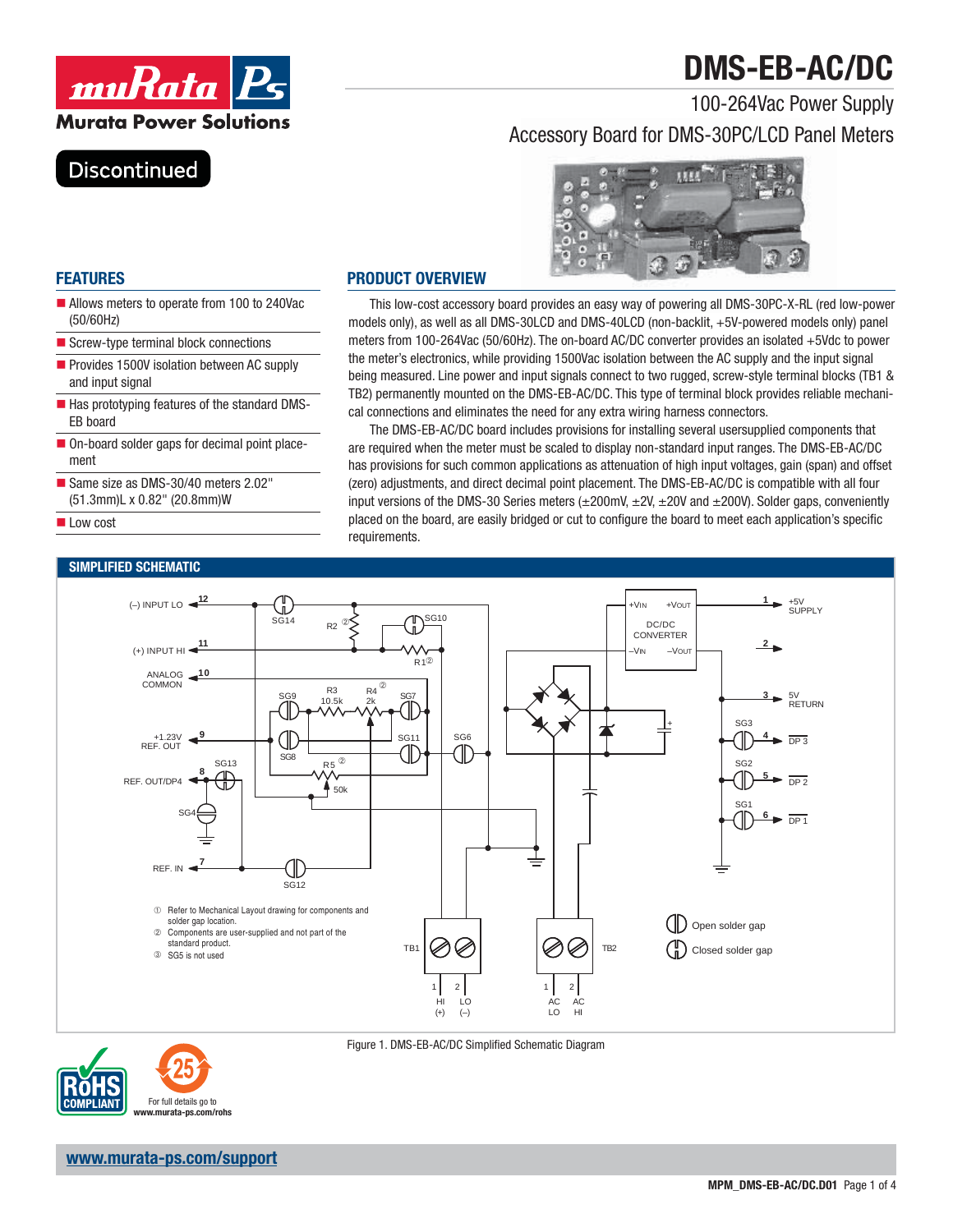# muRata <mark>Ps</mark> Murata Power Solutions

# **DMS-EB-AC/DC**

### 100-264Vac Power Supply

### Accessory Board for DMS-30PC/LCD Panel Meters

 Making absolutely sure that the AC supply is de-energized (OFF), connect the AC supply to TB2 terminals 1 (AC LO) and 2 (AC HI). Connect the input signal being measured to TB1 terminals 1 (+HI) and 2 (-LO).

- **2. Grounding/Isolation:** Because DMS-30 and DMS-40 meters are housed in a plastic case, a connection to AC earth ground is not required. When wired per the instructions above, the DMS-EB-AC/DC board provides a minimum of 1500V isolation between its AC supply input (TB2) and its input signal (TB1). However, please keep in mind that in many applications the LO side of the input signal may be connected to AC ground (i.e., earth ground) elsewhere in the system. **Any Issues pertaining to grounding and/or isolation of the DMS-EB-**AC/DC power supply board must be referred to qualified technical **personnel.**
- **3. Input Resistor Dividers** (See Figure 4): Use 1%, or better, metal film resistors for R1 and R2 in DMS-30 applications, and 0.5%, or better, in DMS-40LCD applications. Make sure the resistor's power and voltage ratings are adequate for the given application. Using tight-tolerance resistors in input scaling circuits allows most calibration adjustments to be made with the meter's internal rear-mounted potentiometers, through the access holes provided (see Technical Note 5 below).
- **4. DMS-40LCD Meters:** To change the input range on DMS-40LCD meters from the default low-range (i.e., with pin 2 of the meter open) to the high range, short pin 2 to pin 1  $(+5V)$  on the top right side of DMS-EB-AC/DC board (refer to Figure 2 and the DMS-40LCD data sheet for more information).
- **5. Calibration Potentiometer Adjustment Holes:** Two overlapping holes on the DMS-EB-AC/DC provide access to the built-in 34-turn calibration potentiometer on DMS-30 meters or the 3-turn potentiometer on DMS-40LCD meters. The adjustment range of both pots is very narrow. See the applicable product data sheet for more information on each meter's calibration potentiometers.
- **6. Solder Gap Identification** (See Figure 2): Each solder gap's respective number is printed directly on the pc-board surface in copper etch. Be sure to double check all solder gap modifications before applying ac power and the input signal to the DMS-EB-AC/DC.
- **7. AC Supply Transients:** The DMS-EB-AC/DC can withstand transients typically found in instrumentation environments. Installations which contain ac-powered equipment capable of generating large voltage and/or current surges should use external energy-clamping devices. A 1500 Watt bi-directional transzorb with a minimum stand-off voltage rating that matches the highest line-voltage **peaks** will provide additional protection under severe fault conditions. If a transzorb or other energy limiting device is used, the ac supply feeding the DMS-EB-AC/ DC should have its own fuse. Refer to the fusing section for more information.
- **8. AC Supply Fusing:** The DMS-EB-AC/DC board does not have an internal fusing device. If required, a 0.2A slow-acting fuse is recommended. Be sure the fuse is rated for the applied line voltage.

**Ordering Information**

**DMS-EB-AC/DC-C AC power supply board**

#### **Functional Specifications**

| $(T_A = +25^{\circ}C)$ |
|------------------------|
|                        |

| <b>AC Supply Voltage:</b>              | 100 to 264Vac @ 47-68Hz                |
|----------------------------------------|----------------------------------------|
| AC Supply Current @ 264Vac/60Hz        | 60mA, maximum                          |
| Isolation                              | 1500Vac, minimum                       |
| <b>Operating Temperature Range</b>     | 0 to $+60^{\circ}$ C                   |
| <b>Storage Temperature Range</b>       | $-25$ to $+75^{\circ}$ C               |
| <b>Humidity</b>                        | 0 to 95%, non-condensing               |
| <b>Dimensions</b>                      | 2.02" (51.31mm)L x 0.82" (20.8mm)W     |
|                                        | x 0.60" (15.3mm)D                      |
| TB1 and TB2 Wire Size and Strip Length |                                        |
| Wire Size                              | 16 to 22 AWG (solid or stranded)       |
| Strip Length                           | $0.25$ " (6.35mm)                      |
| <b>Screw Torque</b>                    | 2.2 lb in (0.25 N $\cdot$ m) $\pm$ 20% |
| <b>Rated Voltage</b>                   | 310Vac                                 |

#### **Introduction**

As shipped, the DMS-EB-AC/DC is configured for use with  $+5V$ -powered DMS-30PC or DMS-30LCD 3½ digit meters using the meter's internal reference (SG13 is closed). This configuration is the most common and works well for most simple voltage measurements. Please read all of the following technical notes and perform any required modifications before soldering the DMS-EB-AC/DC onto the host meter.

Many of the applications described below apply to both DMS-30 (3½ digit resolution) and DMS-40 (4½ digit resolution) meters. However, Application 5, installing the span (R4) and offset (R5) adjust potentiometers, can only be used with DMS-30PC/LCD meters. Also note that some of the other applications require the installation of R4 and R5. **See Technical Note 4 when using the DMS-EB-AC/DC with DMS-40LCD meters.**

**!IMPORTANT! AC power must be disconnected from TB2**  terminals 1 and 2 before making modifications or installing **user-supplied components on the DMS-EB-AC/DC board!** In many applications, the DMS-EB-AC/DC installation is subject to electrical-code requirements (for example, the NEC in the USA). Fusing, grounding, wire gauges, and leakage currents may be regulated items. Since the DMS-EB-AC/DC is a line-operated device, it presents a shock hazard and should be installed only by qualified personnel. Do not hesitate to contact Murata Power Solutions if you have any questions.

#### **TECHNICAL NOTES**

**1. Soldering and Wiring:** Murata Power Solutions recommends the use of "no-clean" solders when installing components or making modifications to the DMSEB-AC/DC. Before mating the DMS-EB-AC/ DC to the host meter, ensure that modifications, if any, have been correctly made and that all cut solder-gaps are fully open. Align pin 1 of the meter with pin 1 of the DMS-EB-AC/DC, slide the board down flush to the meter's housing and solder all 12 pins. Lastly, carefully cut the meter's 12 pins as close as possible to the pc-board surface.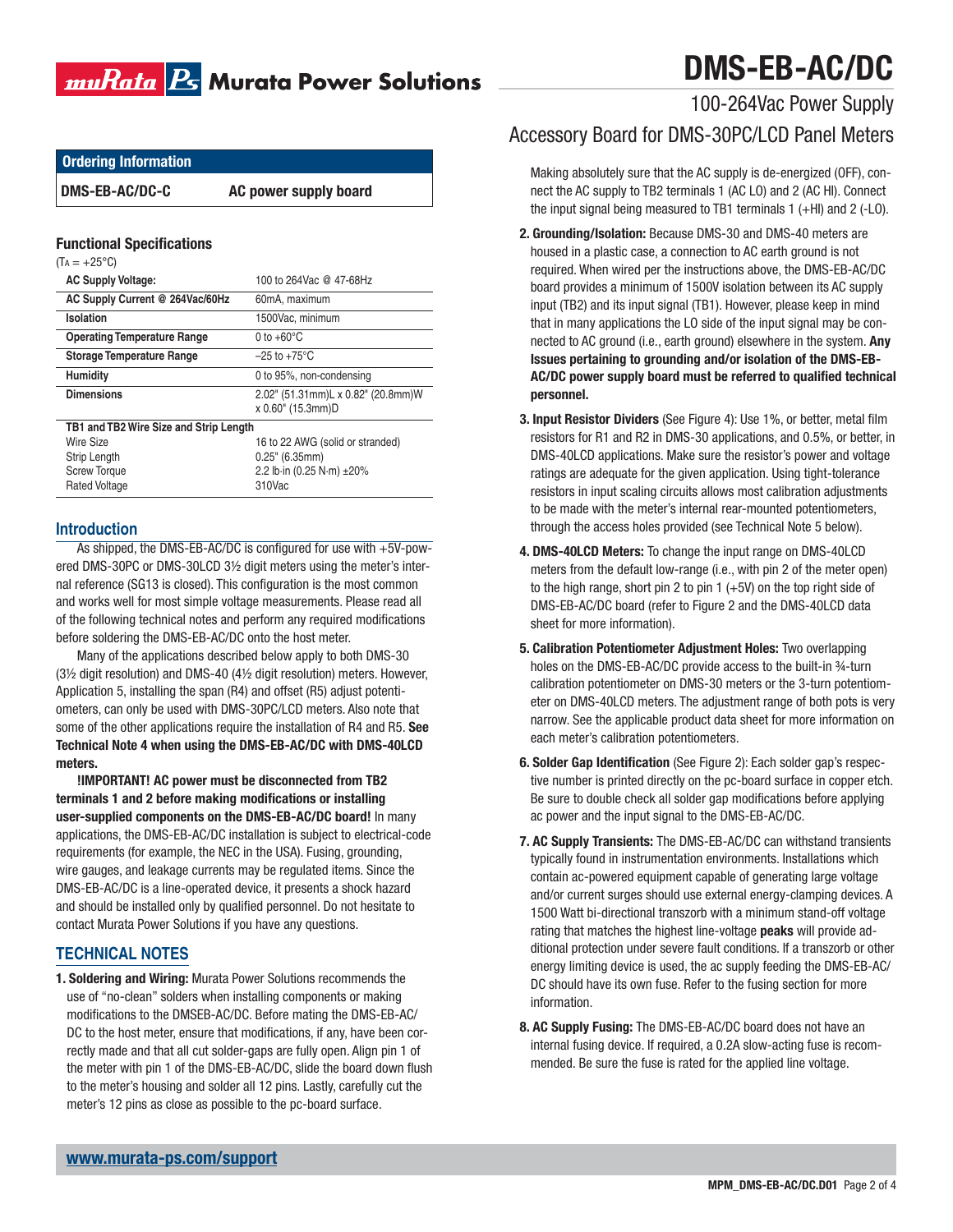## muRata <mark>Ps</mark> Murata Power Solutions

# **DMS-EB-AC/DC**

100-264Vac Power Supply

Accessory Board for DMS-30PC/LCD Panel Meters



**Figure 2. DMS-EB-AC/DC Board**

#### APPLICATIONS

- **1. Decimal Point Placement:** Murata Power Solutions ships the DMS-EB-AC/DC with all decimal point solder gaps (SG1, SG2, SG3 and SG4) open. To enable a specific decimal point, close its respective solder gap with solder. When reassigning decimal places for subsequent applications, remember to open any previously closed solder gaps.
	- Close SG1 for 1.999 (DP1) Close SG2 for 19.99 (DP2) Close SG3 for 199.9 (DP3) Close SG4 for 1999.9 (DP4 on DMS-40LCD)
- **2. Span (Gain) and Zero (Offset) Adjustments** (See Figure 3): Locations are included on the DMS-EB-AC/DC to add user-supplied potentiometers R4 and R5. Recommended values for these two components are as follows: R4: 2KΩ, 10-20-turns; R5: 50KΩ, 10-20 turns. Vishay's T93YA series potentiometers are suitable for this application. Make sure to use only RoHS-compliant components and solders when making modifications to DMS-EB-AC/DC.

 Once installed, these components permit the span and zero adjustments described in the following sections. R4 provides span adjust, while R5 applies and offset voltage to (-) IN LO (J1, pin 2).

#### **Using Potentiometer R4 for Span Adjustment (DMS-30PC and DMS-30LCD Meters Only)**

- 1. For DMS-30-1, -2, and -3 models (+/-2V, +/-20V, +/-200V ranges): Configuring the DMS-EB-AC/DC for span adjustment is simply a matter of installing potentiometer R4, opening SG13, and then closing SG8, SG11, and SG12.
- 2. For DMS-30-0 models (+/-200mV ranges): Span adjustment requires that you open SG8, SG11 (if closed) and SG13 and then close SG7, SG and SG12. Then install R4.

 Adjust span as desired. DMS-30-1, -2, and -3 span adjustment range is typically +10% and –5%. The DMS-30-0 has a much wider span adjust, however, it should be limited to  $\pm 10\%$  for optimum accuracy and stability.

#### **Using Potentiometer R5 to Apply a Positive Offset to Pin 12 (-) IN LO**

- 1. Open SG14 and close SG6.
- 2. Install 50K potentiometer R5.

 Potentiometer R5 applies a stable, positive dc-offset voltage to the meter's IN LO terminal. This offset voltage has a range of 0 to +1.2Vdc, measured with respect to TB1 terminal 2 (LO). It can be used to null (or cancel) the effects of an input whose zero level is not exactly zero volts. For example, adjusting R5 allows the display to read "000" with an input whose lowest level is slightly above zero volts. Please note, R5 cannot compensate for inputs whose zero level is negative (i.e., if TB1 HI is more negative than TB1 LO).

**3. Measuring Input Voltages Greater than 1.999Vdc** (Use DMS-30- 0 or DMS-30-1 Only): If possible, the resistors used for R1 and R2 should be  $\pm 1\%$  metal-film types with TCR's less than or equal to 100ppm/°C. More information on selecting 1% resistors can be found in Application Note 14.

#### **CAUTION: Do not apply inputs greater than +/-250Vdc.**

- 1. Open SG10. For applications in which input voltages exceed ±100Vdc, also cut the 2 adjoining traces.
- 2. Configure the DMS-EB-AC/DC for span adjust using the procedure previously outlined.
- 3. Calculate values for R1 and R2 as follows:
	- A typical value for R1 is 1M $\Omega$ . The sum of R1 + R2 should be between 50kΩ and 10MΩ.

 $R2 = (FSI \times R1) / (|VinI - FSI)$ 

Where:

- $FSI = The attenuated voltage between the meter's  $(-)$  IN LO and$ (+) IN HI pins (pins 12 and 11, respectively) needed to achieve the desired display readings
- Vin = Input signal at TB1 terminals 1 and 2, disregarding polarity